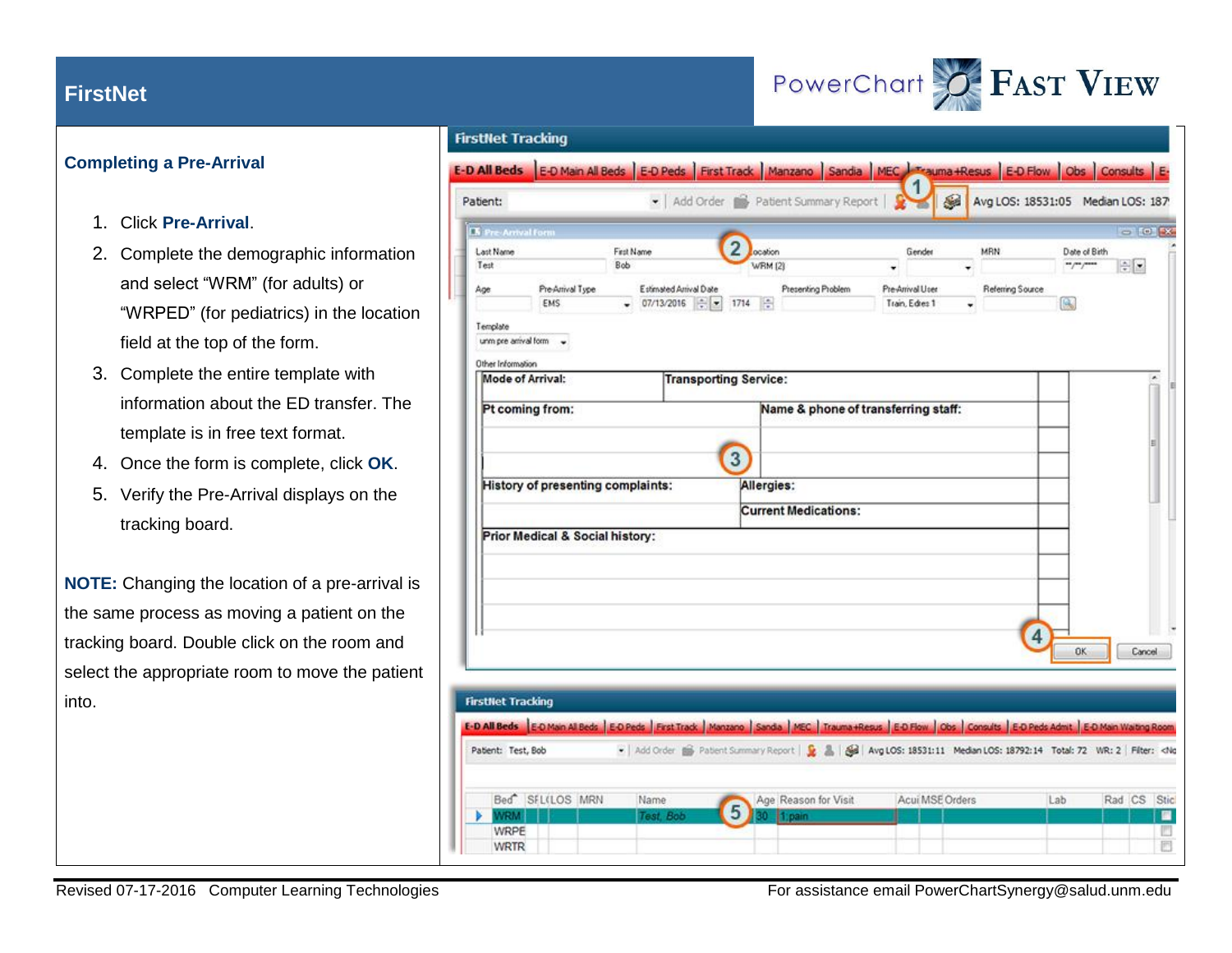

### **Modifying a Pre-Arrival**

- 1. Right click on the **Pre-Arrival** and click **Modify Pre-Arrival**.
- 2. This brings up the Pre-Arrival Form and allows the provider to modify the form.
- 3. Once the form is complete, click **OK**.

## **Canceling a Pre-Arrival**

1. Right click on the patient's name and click **Cancel Pre-Arrival**.



#### **FirstNet Tracking** E-D All Beds E-D Main Al Beds E-D Peds Freat Track | Manzano | Sanda | MEC | Trauma +Resus | E-D Flow | Consults | E-D Peds Admt | E-D Main Walting Room Add Order ( Patient Summary Report | D & | Avg LOS: 18531:11 Median LOS: 18792:14 Total: 72 WR: 2 | Filter: <Nor Patient: Test, Bob Age Reason for Visit Bed<sup>\*</sup> SFL(LOS MRN Name Acui MSE Orders Lab Rad CS Stick WRM Test. Bob 量 Add Order **WRPE** 門 Open Patient Chart > 罰 **WRTR** Assign Provider Depart Process Modify Pre-Arrival Cancel Pre-Arrival Prearrival  $=$  [e]  $\mathbf{R}$ **IX** Pre-Arrival for First Name Last Name Location Gender MRN Date of Birth Test Bob **WRM (2)**  $-7/$  $\left| \frac{1}{2} \right|$ ÷ Pre-Arrival Type Estimated Astival Date Presenting Problem Pre-Arrival User Referring Source Age  $- 07/13/2016$   $- 1714$ EMS Train, Edies 1 ß. Template unm pre-arrival form -Other Information Mode of Arrival: **Transporting Service:** Pt coming from: Name & phone of transferring staff:  $\boxed{2}$ History of presenting complaints: Allergies: **Current Medications:** Prior Medical & Social history: 3 Cancel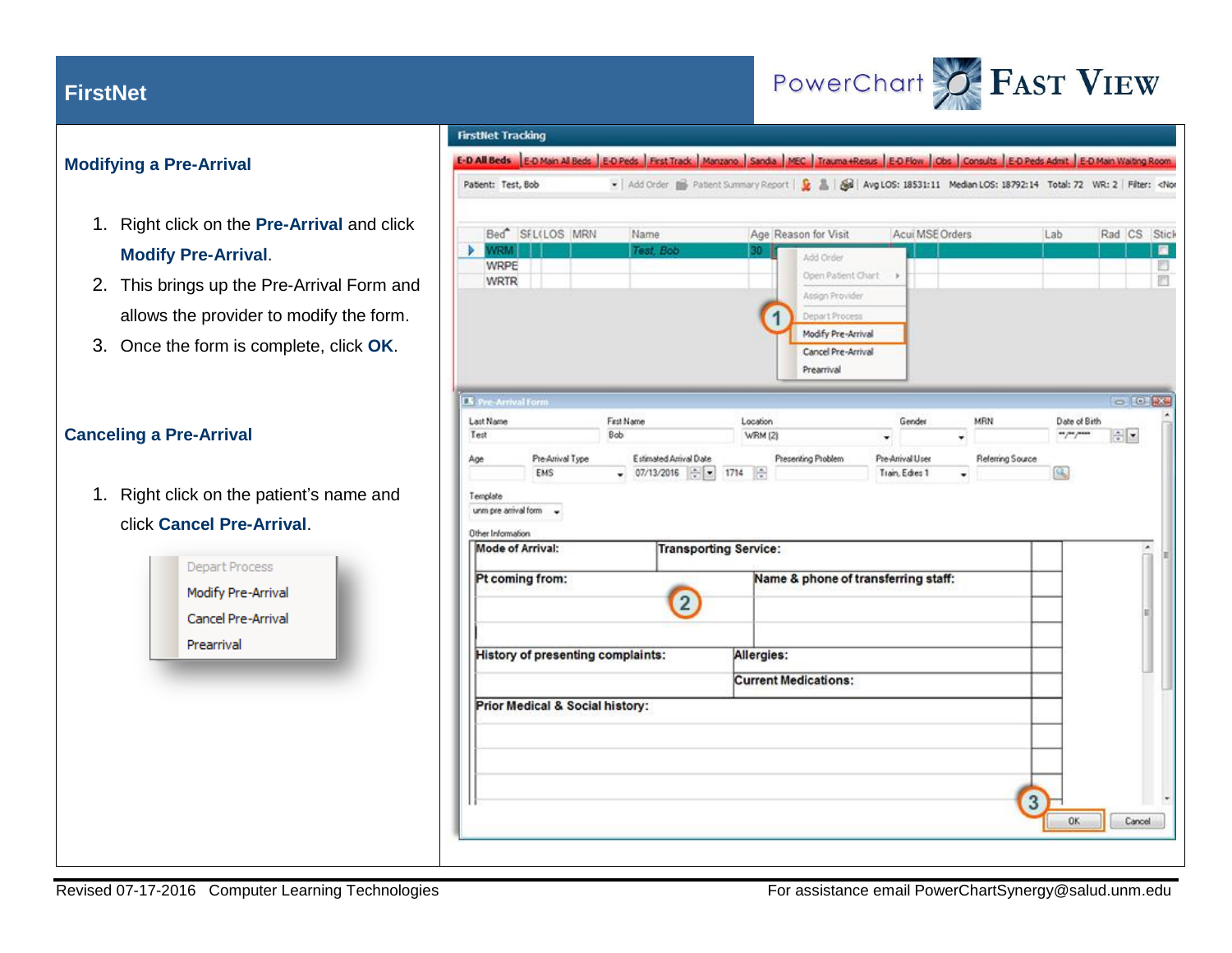

### **Attaching a Pre-Arrival**

- 1. When the patient arrives and they are registered, right click on their real name and click **Attach Pre-Arrival**.
- 2. This will open the pre-arrival attachment window. Select the pre-arrival that you want to attach.
- 3. Click **Attach**. The pre-arrival will move to the Attached Pre-arrivals window.
- 4. Click **Close**.

### **FirstNet Tracking**

E-D All Beds E-D Main All Beds E-D Peds First Track Manzano Sandia MEC Trauma +Resus E-D Flow Obs Consults E-D Peds Admit

- Add Order & Patient Summary Report | 8 5 | 8 | Avg LOS: 18562:37 Median LOS: 18812:29 Total Patient: TEST, BRAVO

|   |                       | Bed <sup>*</sup> SFL(LOS MRN                                 |                                             | Name                            | $\overline{\phantom{a}}$          | Age Reason for Visit |                                        |    | Acui MSE Orders   |                                     | Lab            |
|---|-----------------------|--------------------------------------------------------------|---------------------------------------------|---------------------------------|-----------------------------------|----------------------|----------------------------------------|----|-------------------|-------------------------------------|----------------|
|   | <b>EX30</b>           | 2 18813 87100193                                             |                                             | TEST. 11                        | Add Order                         |                      | 1115 1. Conoral medical                |    | 2 MS              |                                     |                |
|   | <b>EX30</b>           | 1881387100194                                                |                                             | <b>TEST, CHA</b>                | Open Patient Chart                |                      | Il medical                             |    | 1 MS <sub>2</sub> |                                     |                |
|   | <b>EX30</b>           | 1881387100195                                                |                                             | <b>TEST, DEL</b>                |                                   |                      | Inedical, 2:AbcC                       |    | 2 MS2个            |                                     |                |
|   | EX30                  | 1881387100196                                                |                                             | <b>TEST, ECH</b>                | Assign Provider                   |                      | al medical, 2:Abc                      |    | 爵杰                |                                     |                |
|   | EX30<br>EX30          | 1881387100197                                                |                                             | TEST, FOX                       | Depart Process                    |                      | Il medical                             | в  | 2 Mig 个           |                                     |                |
|   | EX30                  | 1881387100198<br>1881287100199                               |                                             | TEST, GOL<br><b>TEST. HOT</b>   | Attach Pre-Arrival                |                      | Il medical<br>Il medical               | c  | 西木<br>个           |                                     |                |
|   | $r$ <i>v</i> $\alpha$ | ADDACATAADOOL                                                |                                             | TEOT HID                        | <b>Dreaminal</b>                  |                      | $1 - 2 - 3 - 1$                        |    | 从画                |                                     |                |
|   |                       | <b>K</b> Select Pre-Arrival to attach to patient TEST, BRAVO |                                             |                                 |                                   |                      |                                        |    |                   |                                     | <b>GILDIAN</b> |
|   | Attached Pre-Arrivals |                                                              | Last Name                                   |                                 | First Name                        |                      | Location                               |    | Gender            | MRN                                 |                |
|   |                       |                                                              | Test                                        |                                 | Bravo                             |                      | WRM (3)                                | w. |                   | ų                                   |                |
|   |                       |                                                              | Date of Birth                               | Age                             | Pre-Arrival Type                  |                      | Estimated Arrival Date<br>07/14/2016 - |    |                   | Presenting Problem                  |                |
|   | Attach                | Detach                                                       | Pre-Arrival User<br>Tran-Edes 1<br>Template | unim pre arrival form           | Referring Source<br>G.            |                      |                                        |    |                   |                                     |                |
|   | vailable Pre-Arrivals |                                                              | Other Information                           |                                 |                                   |                      |                                        |    |                   |                                     |                |
|   | Test, Bravo           |                                                              |                                             | Mode of Arrival:                |                                   |                      | <b>Transporting Service:</b>           |    |                   |                                     |                |
|   |                       |                                                              |                                             | Pt coming from:                 |                                   |                      |                                        |    |                   | Name & phone of transferring staff: |                |
| 3 |                       |                                                              |                                             |                                 | History of presenting complaints: |                      | Allergies:                             |    |                   |                                     |                |
|   |                       |                                                              |                                             |                                 |                                   |                      | <b>Current Medications:</b>            |    |                   |                                     |                |
|   |                       |                                                              |                                             | Prior Medical & Social history: |                                   |                      |                                        |    |                   |                                     |                |
|   |                       |                                                              |                                             |                                 |                                   |                      |                                        |    |                   |                                     |                |